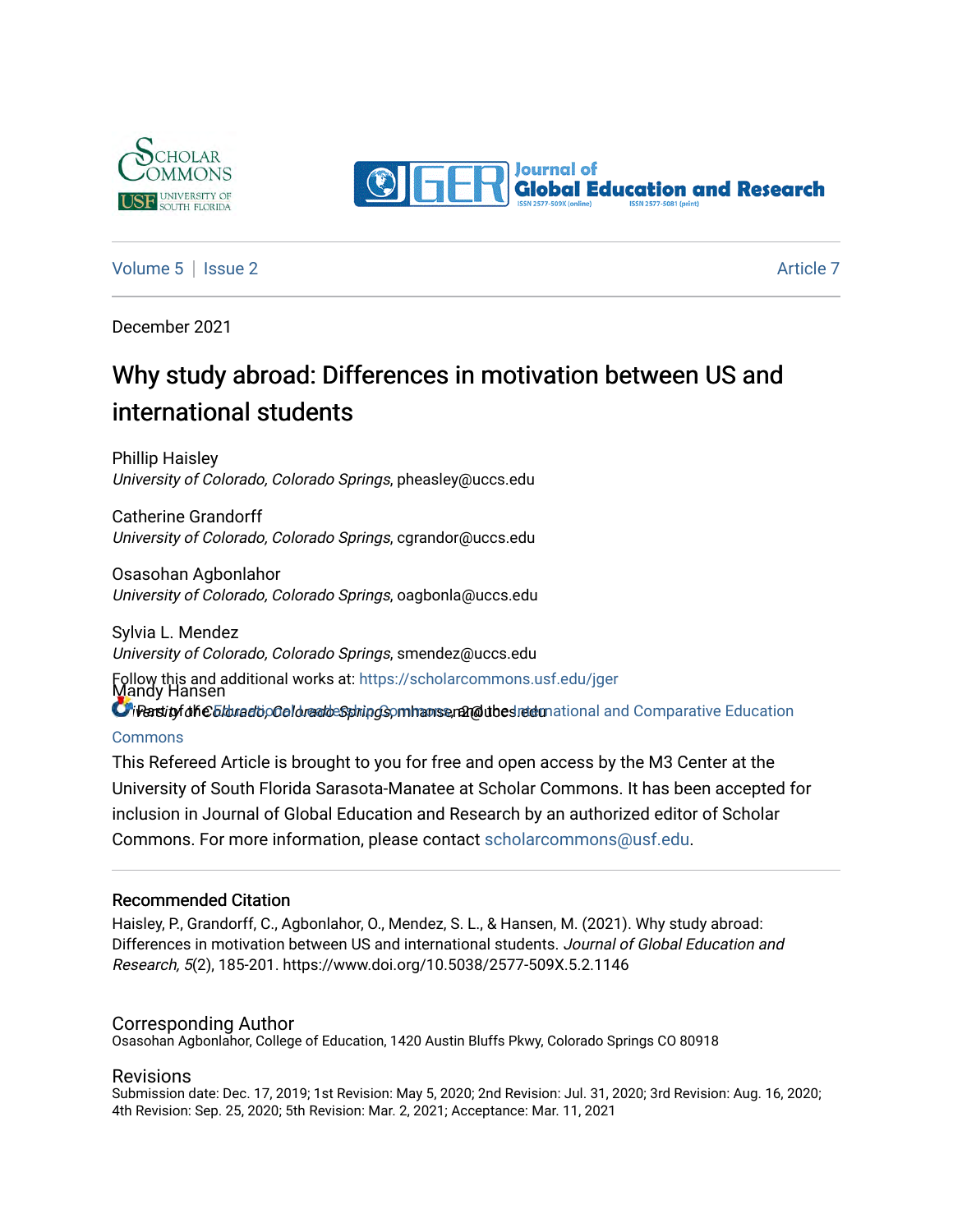# **Why Study Abroad: Differences in Motivation Between US and International Students**

Phillip K. Haisley<sup>1</sup>, Catherine Grandorff<sup>2</sup>, Osasohan Agbonlahor<sup>3</sup>, Sylvia L. Mendez<sup>4</sup>, and Mandy Hansen<sup>5</sup>

> College of Education University of Colorado, Colorado Springs, United States 1 pheasley@uccs.edu <sup>2</sup>cgrandor@uccs.edu 3 oagbonla@uccs.edu <sup>4</sup>smendez@uccs.edu 5 mhansen2@uccs.edu

#### **Abstract**

Globally, collegiate students possess distinct drives, opportunities, and constraints that influence their choices regarding if, when, and where to study abroad. This research explored the study abroad motivations of US students who were studying in other countries as well as international students who were studying in the US. Data was collected using a cross-sectional survey constructed from pre-existing study abroad motivation instruments. Human capital theory and the push-pull model of international education flow were used as the theoretical frameworks grounding this study's survey. A principal components analysis helped determine the most parsimonious number of latent motivation constructs in the survey. Using independent samples *t*tests, significant differences were found in motivations related to language learning, academic enrichment, avoiding social limitations, and aspiration to work in host country; these factors were significantly higher among international students as compared to US students. An ordinary least squares (OLS) regression analysis found that when holding all other independent variables constant, international student status significantly predicted language learning as a study abroad motivation. This study's results offer insight on how colleges and universities can craft global experiences suited to students' desires to study outside their home country. It also brings awareness to the role of country of origin in motivational factors when studying abroad and encourages stakeholders to consider the importance of cultural and national background when engaging students in these opportunities.

**Keywords:** higher education, international education, language education, survey research

#### **Introduction**

In an increasingly globalized world, collegiate students, and higher education institutions (HEIs) have much to gain from study abroad programs. While colleges and universities encourage students to participate in these experiences, students possess distinct drives, opportunities, and constraints that influence their choices regarding if, when, and where to study abroad. Studies have reported the most common reason students study abroad is to improve their career prospects (Crossman & Clark, 2010; Franklin, 2010; Potts, 2015; Wiers-Jenssen, 2008); others have found students are interested in enhancing their worldview, global perspective, and cross-cultural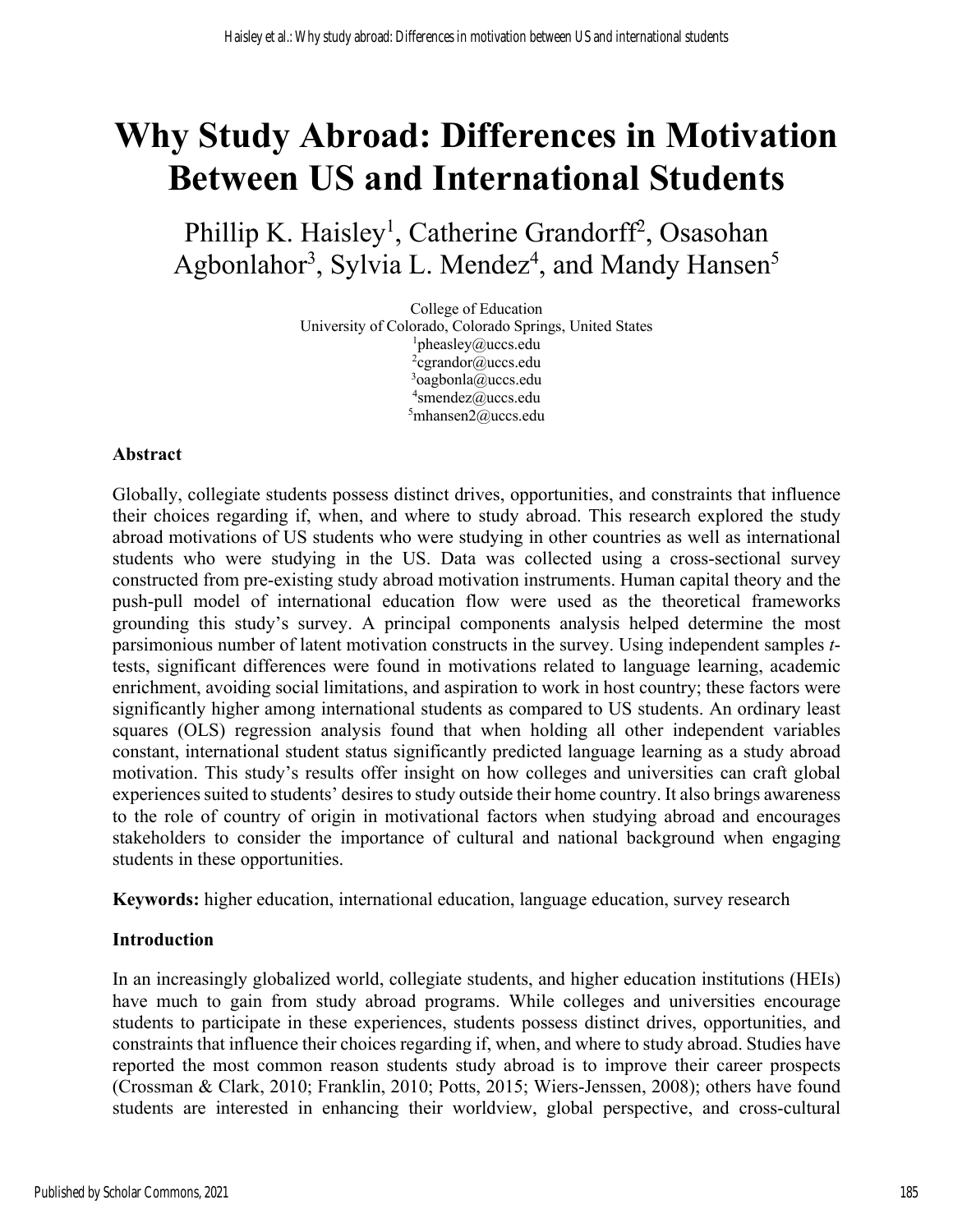effectiveness (Kitsantas, 2004; Zimmermann & Neyer, 2013). Thus, the decision-making processes related to participation in study abroad opportunities are complex, suggesting that further analysis is warranted. This study employed a cross-sectional survey (Fowler, 2013) constructed from pre-existing instruments to investigate the study abroad motivations of US students and international students. Human capital theory (Becker, 1964) and the push-pull model of international education flow (Mazzarol & Soutar, 2002) were used as the theoretical frameworks, grounding this study's survey.

Institutions differ in their definitions of *international student* and *study abroad student*, but the terms may apply to the same student depending upon the perspective and context from which that student is being examined. US international education office practitioners typically use the term *international student* to refer to an incoming student, with the term *study abroad student* used to refer to an outgoing student; however, these designations are reliant upon the perspective of a particular institution. An international student is often defined as an individual who attends an HEI on a non-immigrant or temporary visa; a study abroad student is one who participates in institutionsponsored international education travel, such as a US student traveling outside the US. This research explores students traveling from and to many different countries. In this study, international student refers to a student traveling to the US from another country, and study abroad student refers to a student traveling outside their home country for any period of time and at any degree or non-degree level.

#### **Literature Review**

Collegiate study abroad experiences provide students with the opportunity to engage in experiential learning and grow in their intercultural competence through immersion in other cultures. HEIs promote these transformative programs as a vehicle for increasing personal and global awareness, as well as for producing an internationally conscious and concerned citizenry (Doyle, 2009; Fischer, 2009; Franklin, 2010; Hamza, 2010; Kitsantas, 2004; Lewis & Niesenbaum, 2005; McLaughlin & Johnson, 2006; Slotkin et al., 2012; Warner, 2009; Zamastil-Vondrova, 2005). These experiences offer the opportunity to gain human, social, and cultural capital needed to participate in a global workforce (Kitsantas, 2004; Lareau & Weininger, 2003; Marc, 2019; Slotkin et al., 2012; Wasley, 2006). Within HEIs, these programs serve students seeking to expand their personal and academic horizons, and institutions can boast a student population matriculating with skills critical to a 21st century society. Accordingly, multi-national companies deem study abroad experiences as an asset to the workplace (Crossman & Clark, 2010; Kratz & Netz, 2016; Petzold, 2017; Potts, 2015; Wiers-Jenssen, 2008) due in part to the positive effects on learning abilities and linguistic competence (Hadis, 2005; Luo & Jamieson-Drake, 2015), as well as on intercultural openness and character development (Van Hoof & Verbeeten, 2005; Zimmermann & Neyer, 2013). In addition, study abroad programming encompasses a multitude of career-related opportunities, including but not limited to internships, volunteering, field work, and service learning (Hernandez et al., 2014), all of which can potentially expand student motivations to engage with a global world (de Wit, 2002). Both within and beyond academia, studying abroad offers experiences to individuals, businesses, and societies that can translate into sound personal and professional competencies.

While the literature demonstrates individual motivations for studying abroad, cross-cultural motivations that explicitly compare US and international student motivations remain sparse. The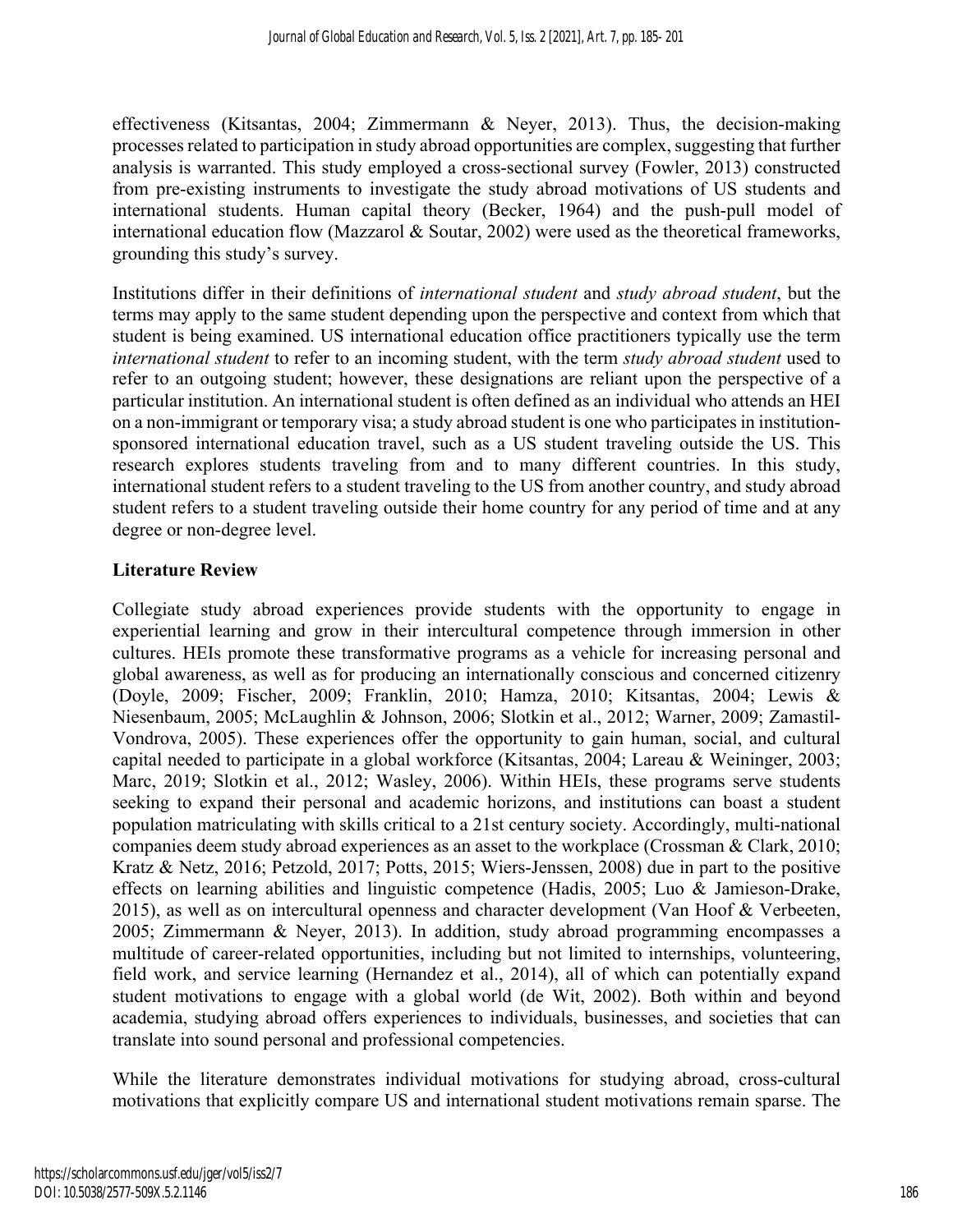Council on International Education Exchange (2006) noted, "There is a good deal of folk wisdom about what motivates students to go abroad, there is very little hard data . . . student decisionmaking is clearly a rich area for research" (p. 3). Researchers have worked to fill this gap by examining the decisions and motivations of students from a wide range of countries. Sanchez et al. (2006) found students from the US, France, and China display significant differences in intent to study abroad. US students are motivated by the possibility of learning a new language, while Chinese students are more likely to be influenced by the opportunity for new experiences or for *liberty/pleasure*. Apart from this research, few studies have directly compared the differences between those hailing from various world regions.

Previous inquiries into motivations for study abroad have indicated a wide range of possibilities. Some have framed decisions about study abroad as analogous to travel and tourism (He & Chen, 2010) or equivalent to choosing one's first university (Salisbury et al., 2009; Stroud, 2010). Other researchers have demonstrated demographic variables often influence one's intent to study abroad. Stroud (2010) found gender, major, and living status (with parents or on campus) significantly predicted these decisions. Similarly, Salisbury et al. (2009) found gender and academic major influenced intent, as well as parental education level and income, as measured by Pell Grant eligibility. Other research reported the most common reason students chose to participate in study abroad programs was to improve their career prospects through language learning and cultural experiences (Crossman, & Clark, 2010; Franklin, 2010; Potts, 2015; Wiers-Jenssen, 2008).

Researchers have also examined motivations within specific populations. Nyaupane et al. (2011) explored student populations at US universities and identified four key motivators that influenced study abroad intent: international travel, escape, academic, and social. Salyers et al. (2015) interviewed Canadian students who had returned from a study abroad experience and identified four themes in their motivations: social, professional, educational, and cultural. In a consideration of non-Western perspectives, Weger (2013) investigated international students studying in US intensive English programs and identified five motivating factors: developing self-confidence, attitudes toward English language learning/community, personal English use, value of English learning, and international posture. Weger (2013) also included language learning as a distinct motivation, while Nyaupane et al. (2011) and Salyers et al. (2015) included it as part of a larger construct. Although this body of research is promising in its identification of core motivations for students' study abroad decisions, additional empirical research is needed to fully understand this concept on a global scale.

#### *Theoretical Framework*

Human capital theory (Becker, 1964) and the push-pull model of international education flows (Mazzarol & Soutar, 2002) were utilized as the theoretical frameworks for this study. These theories can explain the study abroad motivations of both US and international students. Economists and higher education researchers have employed human capital theory to explain the reasons individuals choose to invest in higher education (Becker, 1964). Broadly, human capital involves the knowledge and skills possessed by an individual that add value to their economic capacity; thus, an individual may choose to invest more in higher education when the expected cost is less than the expected benefit (Acemoglu et al., 2014; Becker, 1964). A student's decision to study abroad includes the consideration of costs and expenses, both monetary and nonmonetary, that will be incurred during the travel experience (Tuckman et al., 1990). The expected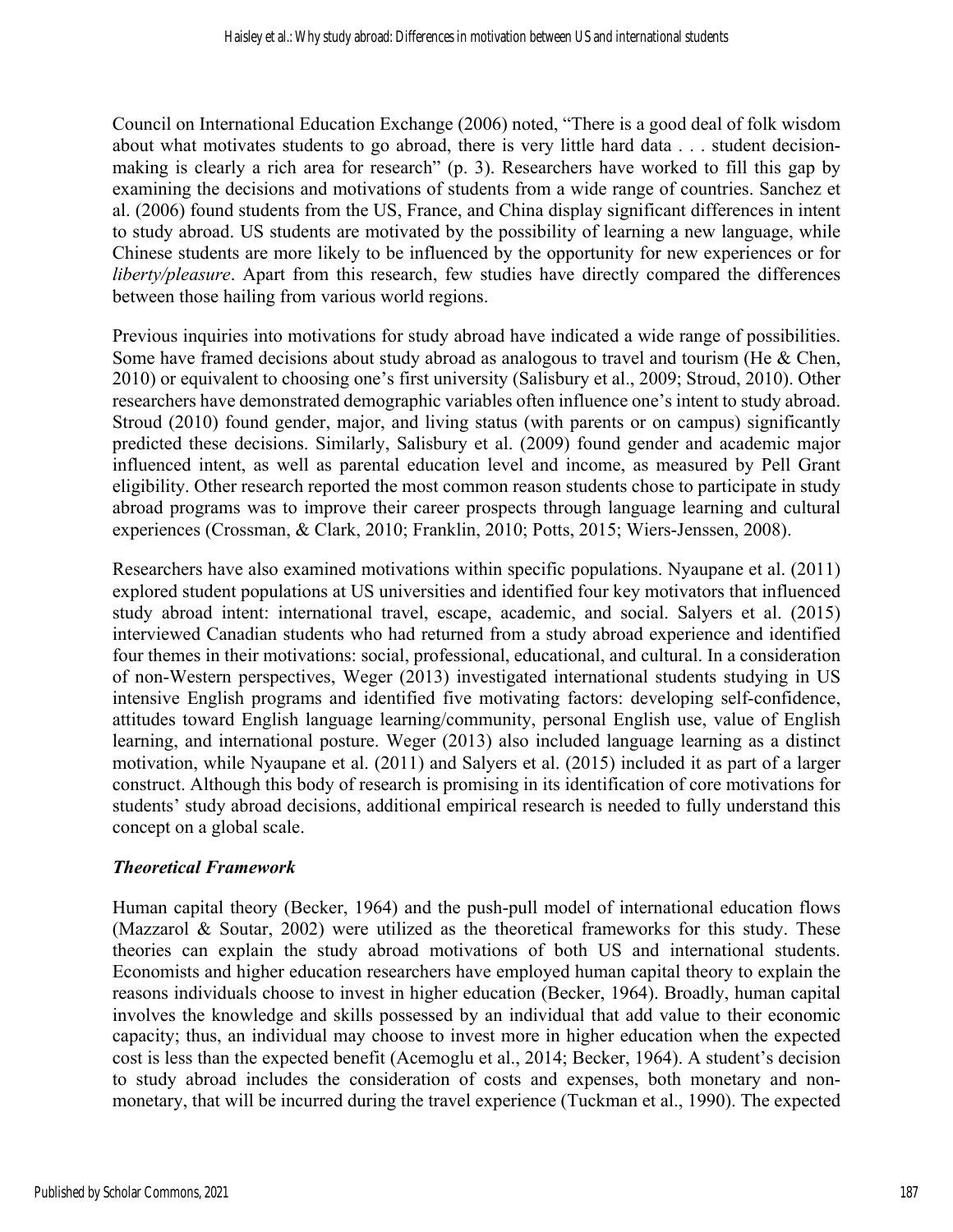benefits are both intrinsic and extrinsic in nature. In this context, intrinsic benefits include the opportunity to learn a language, cultural exploration, tourism, and personal escape. Conversely, extrinsic benefits involve the expected future earnings when applying the education for economic activity (Becker, 1964). Thus, extrinsic benefits include possible higher earnings upon graduation, the opportunity to work in the host country, and academic enrichment; all of which can serve as a signal of quality to the labor market.

The theory of international education flows described by Mazzarol and Soutar (2002) encompasses students' decision-making processes for studying abroad. This theory includes three distinct stages that characterize the process of choosing a study destination. In the first stage, students decide to study abroad rather than in their home country, which is influenced by *push* factors. Push factors refer to aspects within their home country such as the level of economic wealth, the country's degree of involvement in the world economy, priority placed on education by the government, and the availability of educational opportunities in their home country. These work together to *push* students to seek education internationally. Individuals from impoverished countries are more likely to be pushed out by harsh economic conditions that motivate them to search for greater opportunity. In stage two, pull factors become crucial in determining the reason one country is preferred over another. Pull factors include opportunities for employment during and after graduation, the host country's relative prosperity compared to their home country, knowledge and awareness level of the host country, and the recommendations of family and friends on the study destination. In stage three, the student has settled on an institution to attend for their studies. Additional pull factors that make a particular institution preferable include the institution's reputation; range of academic programs offered; and related costs (tuition and fees, living expenses, and travel expenses).

In order to capture the effect of language learning on decision making, Kachru's (1992) model of world Englishes was employed as a covariate in the research. Kachru's (1992) model of world Englishes divides countries into *circles* based on the status of English use within that country. If a student travels from the US to another country where English is the dominant language, their motivation for language learning is likely less than a student studying in a country where English use is limited.

#### **Methods**

A cross-sectional survey design (Fowler, 2013) was utilized to examine motivations of US and international students who participated in a study abroad program during their collegiate experience. An electronic survey, anchored by human capital theory (Becker, 1964) and the pushpull model of international education flows (Mazzarol & Soutar, 2002), was created based on the constructs identified in former research (Nyaupane et al., 2011; Weger, 2013). The original seven constructs utilized to develop the survey included: (a) language learning interest, (b) attitudes toward language learning/community, (c) personal language use, (d) developing international social ties, (e) escape motivations, (f) academic motivations, and (g) tourism motivations. The research questions guiding this study were:

- 1. What factors distinguish study abroad motivations among college students?
- 2. Do US and international students differ significantly in their reported motivations for studying abroad?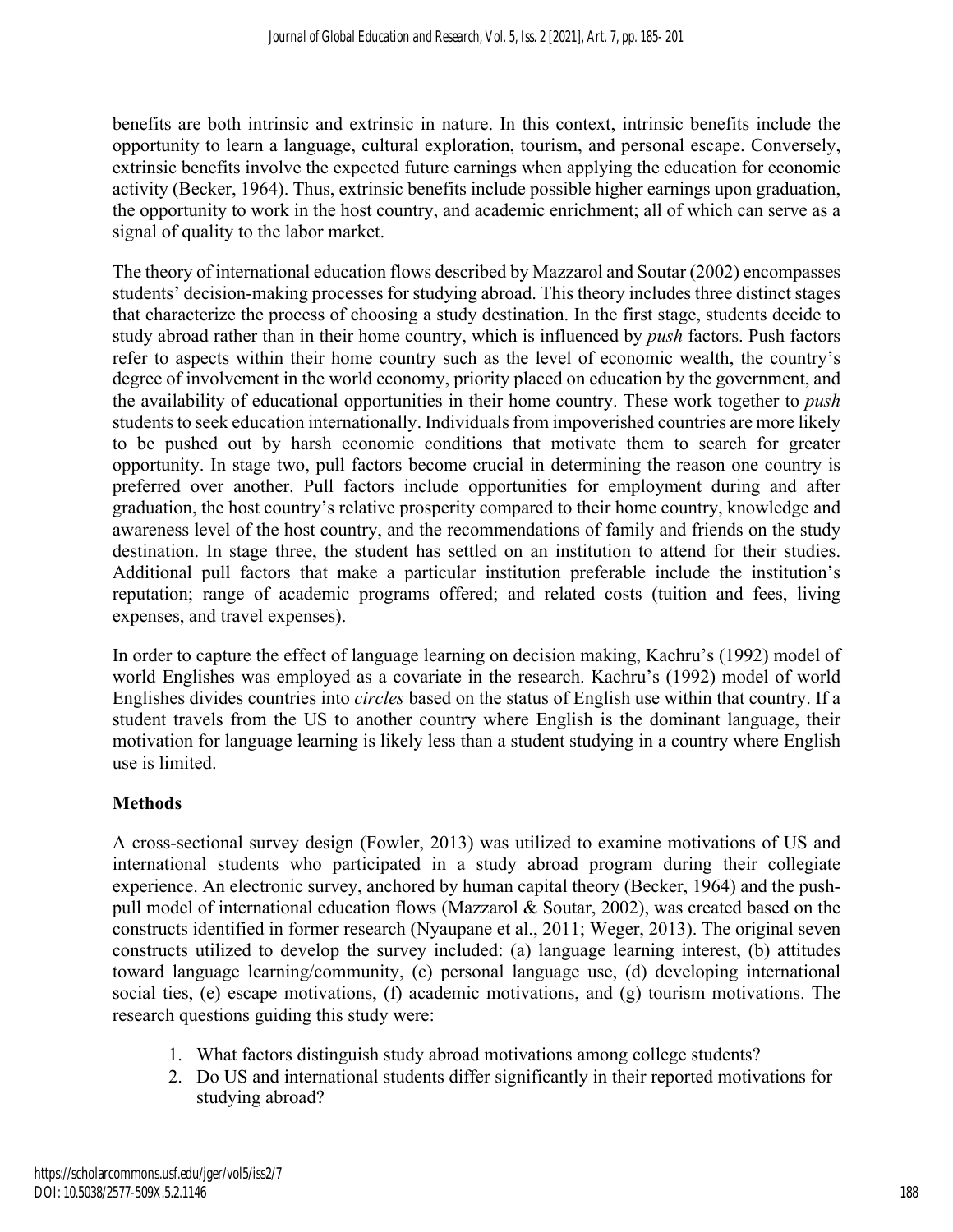3. Does student country of origin (US vs. international) predict study abroad motivations?

#### *Survey Instrument*

The seven survey constructs were explored through 36 Likert-scale response items. The survey was adapted from pre-existing instruments by Nyaupane et al. (2011) and Weger (2013). Nyaupane et al. tested their 23-item survey on a sample of 136 US students. Using a principal component analysis, they identified four motivational factors underlying these items (international travel, escape, academic, and social). Nyaupane et al. (2011) reported Cronbach's alpha levels for each factor, and the scores were acceptable to strong ranging from .74 to .87. Weger (2013) surveyed 131 international students studying in the US using a 32-item survey and identified five underlying factors: learning self-confidence, attitudes toward English language learning/community, personal English use, value of English learning, and international posture. However, a much lower cutoff was employed for loading items (.20); as suspected, the Cronbach's alpha levels for several of the factors were quite low. Three factors had Cronbach's alpha levels of .70 or higher: learning selfconfidence, attitudes toward English language learning/community, and personal English use. Two had lower scores of .50 and .48: value of English learning and international posture, respectively. Although Weger's (2013) final two factors showed low internal consistency, these items were included in the current study survey because they produced eigenvalues above 1.0 (Tabachnick & Fidell, 2001) and were consistent with theories of study abroad motivation among international students (Yashima et al., 2004).

Sample survey items for this study included the following: I often feel encouraged when I am learning a new language; It is important to me to get a broader understanding of the world; It is important to me to meet people from different countries; and I chose to study abroad to strengthen my resume. A 6-point Likert scale was utilized with response options from  $1 =$  strongly disagree,  $2 =$  mostly disagree,  $3 =$  somewhat disagree,  $4 =$  somewhat agree,  $5 =$  mostly agree, to  $6 =$  strongly agree. The survey also included demographic questions related to college major, age, gender, race/ethnicity, country of citizenship, and location of the study abroad experience (Nyaupane et al., 2011; Sanchez et al., 2006; Stroud, 2010; Weger, 2013). This study's survey design allowed for a descriptive and inferential examination of study abroad motivations across various demographic variables, including student country of origin (US versus international), which was the variable of interest in this study.

#### *Data Collection*

Upon this study's Institutional Review Board approval, study abroad directors at three HEIs in the US Southwest shared the electronic survey link with their US students who had studied abroad, as well as with international students studying at their institution. Each university has a similar profile—public, four-year research institution with less than 15,000 students enrolled. Two of the three had large English language programs; therefore, these institutions were likely particularly desirable to international students interested in improving their English language skills before they began degree-level coursework. Email was utilized to distribute the electronic survey to students, with a completion window of three months. The purpose, instructions, and consent form were provided at the beginning of the survey, which required approximately 20 minutes to complete; varied English proficiency was considered when determining the timeframe for completion.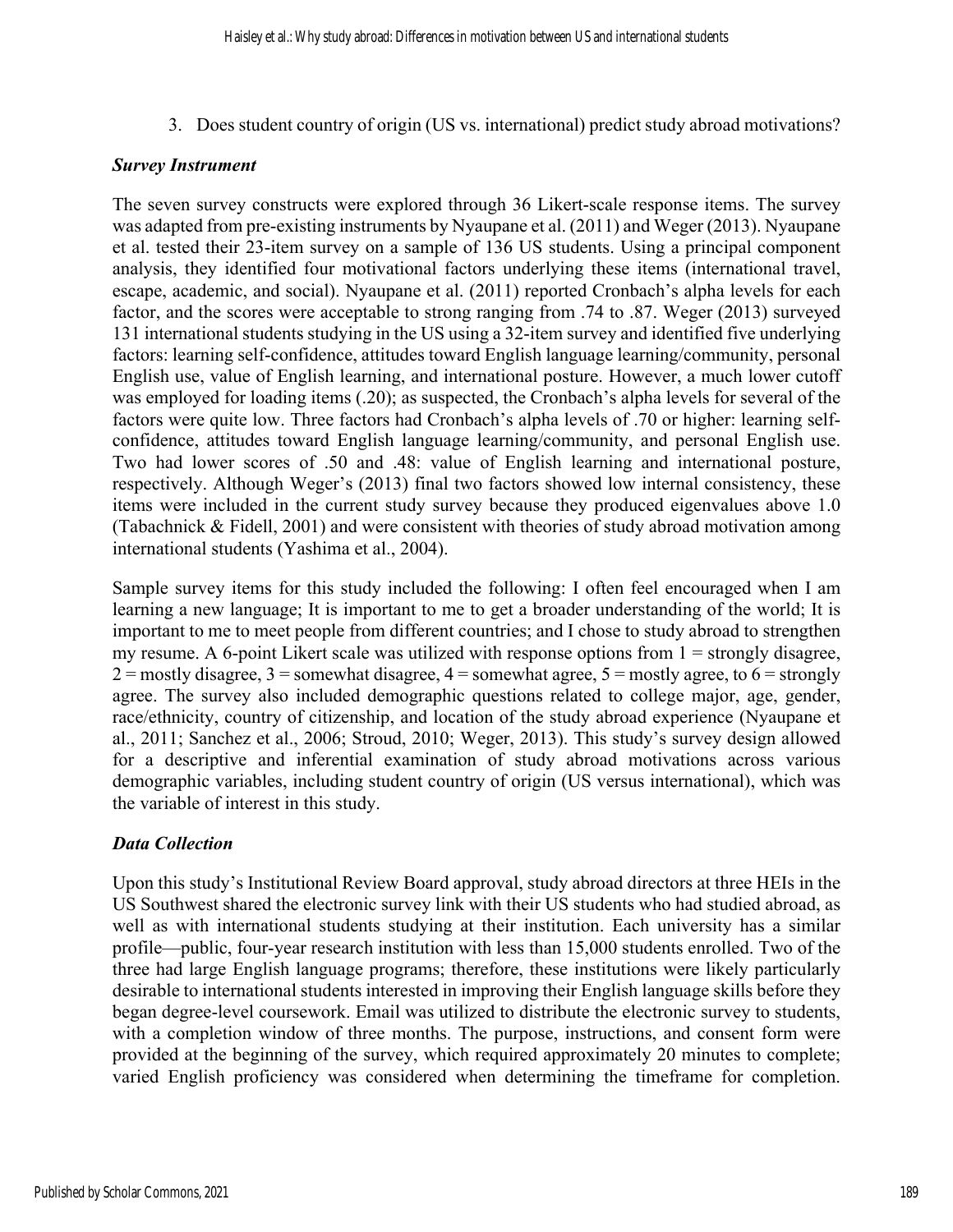Additionally, students were given the option to enter a randomized drawing to receive one of five \$20 Amazon gift cards for completing the survey.

#### *Participants*

In total, 59 individuals submitted usable responses to the survey: 26 US students who studied abroad and 33 international students studying in the US (see Table 1). Gender distribution followed global trends, with more US students reporting as female compared to a higher number of male international students. The participant ages ranged widely not only in current age, but also in age when they studied abroad. Due to a few extreme outliers, US students were older and studied abroad primarily later in their undergraduate careers. In contrast, international students were younger and studied abroad during both their undergraduate and graduate work.

| <b>Table 1.</b> Define applies of Survey Respondents |              |    |               |  |  |  |  |
|------------------------------------------------------|--------------|----|---------------|--|--|--|--|
| Demographic                                          | <b>Total</b> | US | International |  |  |  |  |
| Gender                                               | 59           | 26 |               |  |  |  |  |
| Female                                               | 32           | 18 |               |  |  |  |  |
| Male                                                 | 27           |    |               |  |  |  |  |
| Average Age                                          | 28           |    | 24            |  |  |  |  |
| Average Age When Study Abroad Began                  |              |    | 20            |  |  |  |  |

**Table 1.** Demographics of Survey Respondents

Both populations represented a wide range of majors, as noted in Table 2. US students were more likely to have majors involving a social aspect such as criminal justice, political science, sociology, and student affairs; international students were more likely to study technical majors such as engineering and computer science, followed by business. US students limited their study abroad travel to Asia, Europe, North America, and South America while international students studying in the US hailed mostly from Asia and Europe.

| <b>US Students</b> |    |       |                         |    |       |            | <b>International Students</b> |     |                 |   |      |
|--------------------|----|-------|-------------------------|----|-------|------------|-------------------------------|-----|-----------------|---|------|
| <b>Destination</b> | n  | %     | <b>Majors</b>           | n  | %     | Origin     | n                             | %   | <b>Major</b>    | n | $\%$ |
| Asia               |    | 19%   | <b>Business</b>         | 8  | 31%   | Africa     |                               | 3%  | <b>Business</b> | 8 | 24%  |
| <b>Europe</b>      | 16 | 62%   | Env. Science            |    | $4\%$ | Asia       | 20                            | 61% | Comp. Science   |   | 27%  |
| N. America         |    | $4\%$ | <b>Exercise Science</b> |    | $4\%$ | Europe     | 9                             | 27% | Engineering     |   | 27%  |
| S. America         | 4  | 15%   | Social Science          | 16 | 61%   | N. America |                               | 3%  | Env. Science    |   | 3%   |
|                    |    |       |                         |    |       | S. America |                               | 6%  | Social Science  |   | 12%  |
|                    |    |       |                         |    |       |            |                               |     | Studio Art      |   | 3%   |
|                    |    |       |                         |    |       |            |                               |     | Taekwondo       |   | 3%   |

**Table 2.** Destination/Origin and Majors for US and International Students

#### *Data Analysis*

After initial screening for missing data, a factor analysis was preformed though a principal component analysis (PCA) with varimax rotation to determine the most parsimonious number of latent motivation constructs in the study abroad survey (Mertler & Reinhardt, 2017). PCA is a variable-reduction technique that shares many similarities to exploratory factor analysis but does not assume an underlying construct; it is commonly used for identifying relationships between items in a survey (Mertler & Reinhardt, 2017). Within educational research, PCA has been helpful when measuring multiple observable variables (Raykov & Marcoulides, 2008). It reduces a larger set of variables into a smaller set of *artificial* variables, called principal components, which account for most of the variance in the original variables (Johnson & Wichern, 2018). PCA extracts uncorrelated linear combinations of the variables and produces the maximum amount of explained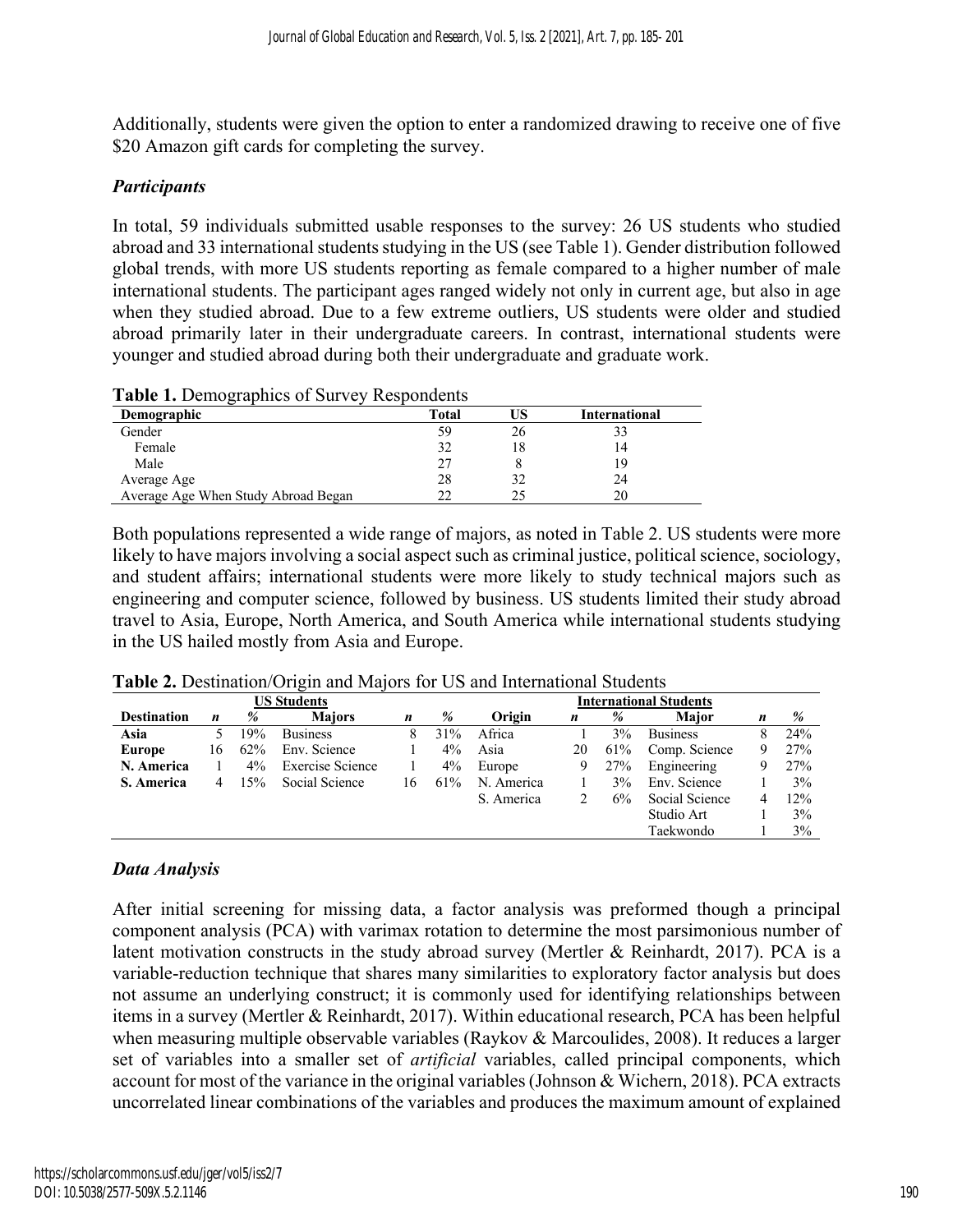variance (Chua, 2009). This method was appropriate for this study and the research questions because it provided a unique solution with which the original data could be reconstructed from the results. PCA considers the total variance among the variables; therefore, the solution includes as many factors as there are variables. Before running the analysis, the data were checked to ensure all assumptions were met to conduct the PCA: (a) a linear relationship existed between the variables, (b) the data were suitable for data reduction, and (c) sufficient sampling occurred to produce reliable results.

A PCA produces several values that can be used to assess the strength of a factor, or the amount of variance that is shared by the survey items included in the factor. Among the most used are the eigenvalue and the factor loading. The eigenvalue for a factor measures the total variance in the survey explained by that factor. Tabachnick and Fidell (2001) recommend keeping any factors with an eigenvalue above 1. The factor loading for an item measures the correlation between the item and the average score for the factor, i.e., the factor loading suggests the extent to which an item *fits* into that factor. Factor loadings range from -1 to +1. The higher the factor loading, the stronger the correlation between the item and factor. While the interpretation of factor loadings is not as direct, Tabachnick and Fidell (2001) recommend a cut-off score of .32 items are then traditionally placed into the factor with which they have the highest factor loading (Mertler & Reinhardt, 2017). Follow-up analysis on factors also can be conducted using Cronbach's alpha, which measures the correlation between all items in the factor.

A varimax rotation was used during the PCA to improve the interpretability of the solution. Varimax is the most used rotation method and simplifies the analysis and interpretation of the factors by maximizing the spread in loadings; items with high loadings for a particular factor tend to increase, while items with a low factor loading tend to decrease (Tabachnick & Fidell, 2001). This rotation method was chosen because relatively high levels of shared variance were expected among the items and it was anticipated that several items would load to more than one factor. The use of varimax rotation aided in assigning items to individual factors by more clearly emphasizing the factors with which each item had extremely high or low loadings.

Based on the results of the factor analysis, an unweighted mean for each student was calculated for each factor by averaging the scores from the individual questions associated with that factor. After initial data screening, the factor means were analyzed for significant differences between US and international students using independent samples *t*-tests with a significance level of .05 (Mertler & Reinhart, 2017). The mean scores on each factor served as the dependent variable, and the independent variable was student country of origin: US or international.

In addition to the independent samples *t*-tests, an ordinary least squares (OLS) regression model was employed to understand the relationship between the variable of interest, student country of origin, and the mean score on each of the motivation factors when accounting for covariates. Covariates in the model included gender, age, age at time of study abroad, and status within Kachru's (1992) model of world Englishes. Using the Kachru (1992) model allowed for the establishment of two groups to distinguish the role of English in the study abroad experience. The first group involved students traveling within the *inner circle* or countries where English is the dominant or official language versus *outer circle* where English is widely used or one of many official languages (Group A). The second group involved students moving from the *expanding circle* where English is primarily taught as a foreign language, to the inner circle or vice versa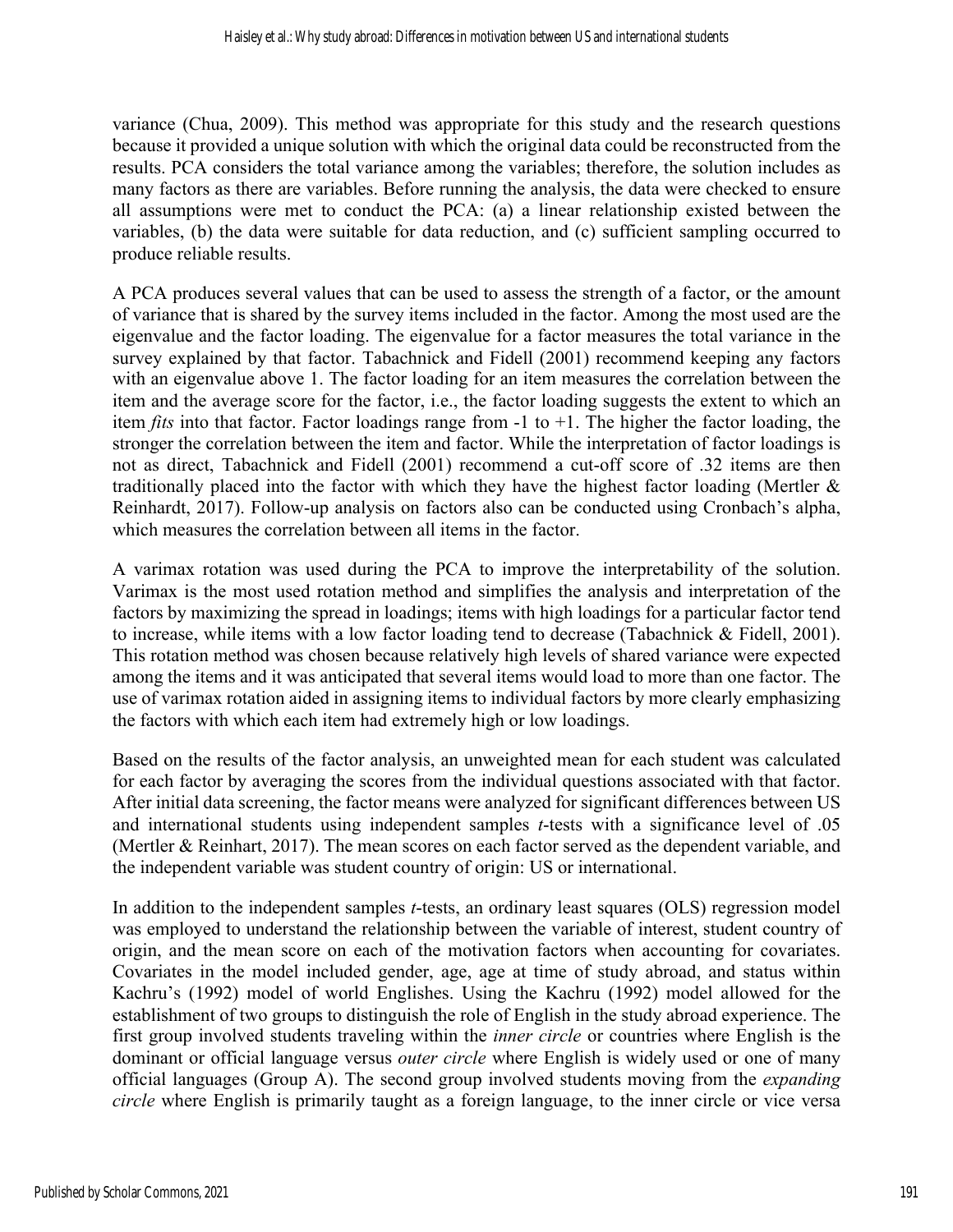(Group B). Three countries, Netherlands, India, and Botswana were identified in the sample as part of the expanding circle where English is widely used; students traveling from or to these countries were assigned to Group A, while all others were placed in Group B for comparison purposes.

Several of the demographic factors included in this study's (OLS) regression model have been found in previous research to influence study abroad decisions, such as a significant relationship between gender and study abroad motivation (He & Chen, 2010; Salisbury et al., 2009; Stroud, 2010). While age has not been directly correlated to study abroad decisions, He and Chen (2010) noted academic standing (freshman, sophomore, etc.) is significantly related to study abroad motivations, and age and academic standing are generally correlated.

All analyses were conducted in SPSS software. Normality was accessed for all variables. Although a few univariate outliers were detected for the variable of age, upon inspection these values were within a reasonable range for the sample population and not likely to be due to data entry error. Therefore, they were maintained in the data set (Tabachnick & Fidell, 2001). All regression variables were assessed for multicollinearity and found to be within the traditionally accepted range on both Tolerance, values greater than .10, and Variance Inflation Factor, with a cutoff of less than 10 (Tabachnick & Fidell, 2001).

#### **Findings**

The following section reports the results of the factor analysis, independent samples t-tests comparing US and international populations, and the OLS regression on each of the eight motivation factors.

#### *Factor Analysis*

The PCA was conducted using the enter method. The analysis produced eight factors with eigenvalues above the traditional cut-off value of 1.0 (Tabachnick & Fidell, 2001). Table 3 presents the eigenvalue, the percentage of variance added by each factor, and the overall Cronbach's alpha for the items in the factor based on an 8-factor solution. When an item loaded on more than one factor, it was assigned to the factor with the highest loading. The Cronbach's alpha coefficients fell between .70 and .94, which were deemed acceptable to high ratings of internal consistency (Tabachnick & Fidell, 2001).

| Factor                              | Eigenvalue | Change in                 | <b>Cumulative Variance</b> | Cronbach's |
|-------------------------------------|------------|---------------------------|----------------------------|------------|
|                                     |            | <b>Variance Explained</b> | <b>Explained</b>           | Alpha      |
| Language Learning                   | 9.366      | 25.933                    | 25.933                     | .94        |
| Cultural Exploration                | 4.984      | 13.846                    | 39.779                     | .87        |
| Travel and Tourism                  | 3.153      | 8.758                     | 48.537                     | .87        |
| Academic Enrichment                 | 2.400      | 6.667                     | 55.204                     | .73        |
| Personal Escape                     | 1.954      | 5.428                     | 60.632                     | .70        |
| <b>Avoid Social Limitations</b>     | 1.720      | 4.770                     | 65.402                     | .73        |
| Work in Another Country             | 1.467      | 4.076                     | 69.478                     | .73        |
| <b>Attitude Toward Host Country</b> | 1.219      | 3.385                     | 72.863                     | .71        |

**Table 3.** Factors Identified by a Principal Component Analysis With Varimax Rotation

The factors combined to explain 72.8% of the variance in item responses. Although a sample of 59 was not ideal for a robust PCA, the decision was made to continue with the independent samples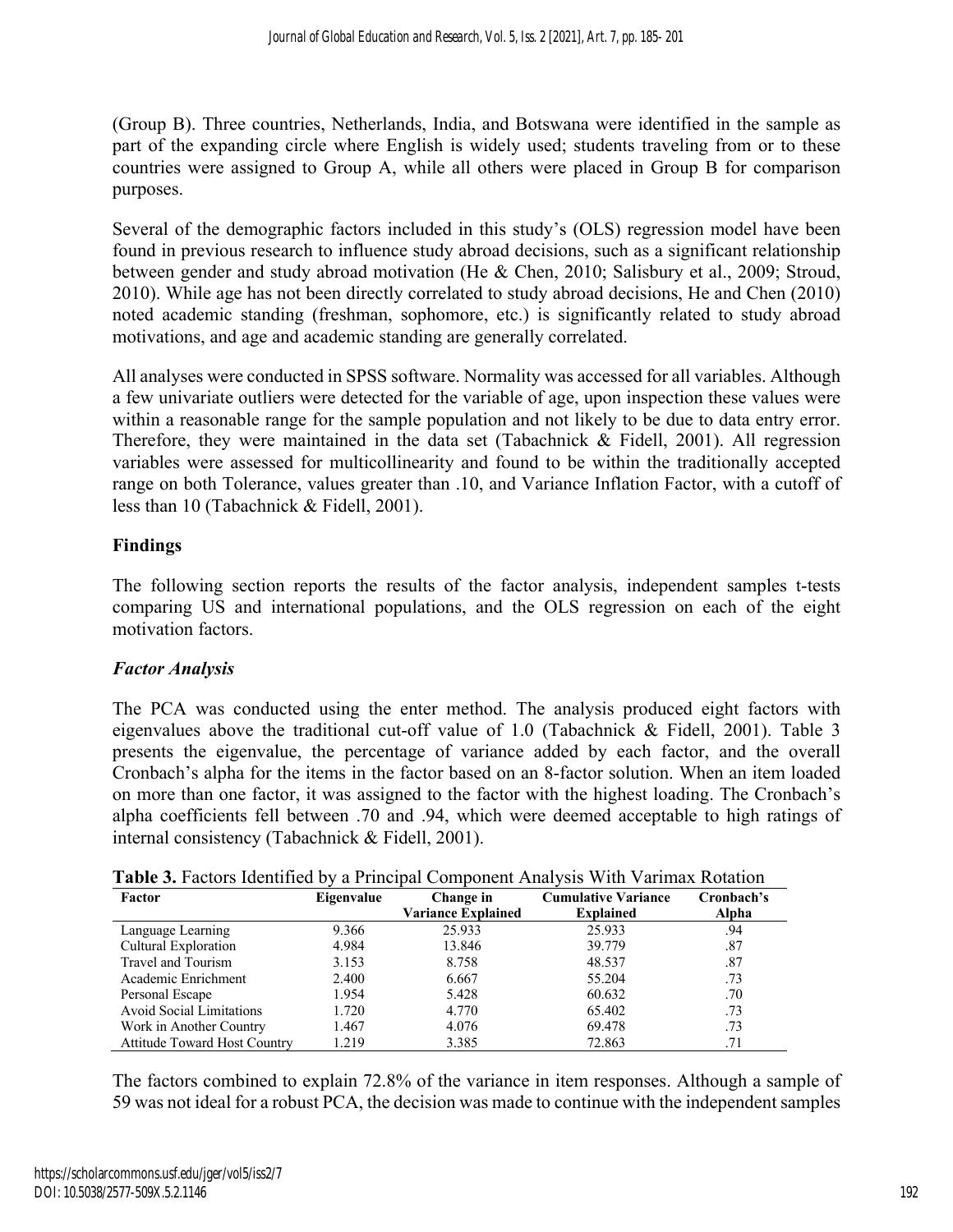*t*-tests based on the relatively high Cronbach's alpha values (Tabachnkick & Fidell, 2001), the face validity of the factors identified, and the alignment between the factors in this analysis and those identified in previous research. Appendix A includes the individual items associated with each factor and their factor loadings.

#### *Independent Samples T-Tests*

Independent samples *t*-tests were conducted to examine differences between US and international students in their motivations to study abroad. Based on the results of the PCA, an unweighted mean score was calculated for each factor and compared using a *t*-test. Table 4 displays the results of the independent samples *t*-tests on the eight factors identified in the survey. International and US students did not differ significantly in their desire for cultural exploration, desire for travel and tourism, motivation to escape their daily life, or attitude toward their host country. However, international students were significantly more motivated by their confidence and interest in learning a language  $t(55) = 3.572$ ,  $p < .001$ ; desire to enrich their academic experience  $t(58) =$ 2.427,  $p = .018$ ; desire to avoid social limitations in home country  $t(57) = 2.618$ ,  $p = .011$ ; and aspiration to work outside home country  $t(57) = 2.408$ ,  $p = .021$ .

|                                                                     | US   |      |      | International |    |       |      |
|---------------------------------------------------------------------|------|------|------|---------------|----|-------|------|
| Factor                                                              | M    | SD   | M    | SD            |    |       |      |
| Language Learning*                                                  | 3.86 | 1.15 | 4.81 | 0.95          | 55 | 3.572 | .000 |
| Cultural Exploration                                                | 5.55 | 0.50 | 5.24 | 0.87          | 58 | 0.932 | .360 |
| Travel and Tourism                                                  | 4.17 | 1.24 | 3.59 | 1.17          | 57 | 1.496 | .140 |
| Academic Enrichment*                                                | 3.85 | 1.21 | 4.41 | 0.99          | 58 | 2.427 | .018 |
| Personal Escape                                                     | 2.84 | 1.15 | 2.94 | 1.19          | 57 | 0.632 | .530 |
| Avoid Social Limitations*                                           | 2.78 | 1.73 | 3.89 | 1.31          | 57 | 2.618 | .011 |
| Aspiration to Work in Host Country*                                 | 3.72 | 1.52 | 4.40 | 0.99          | 57 | 2.408 | .021 |
| Attitude toward Host Country                                        | 4.54 | 0.66 | 4.45 | 1.13          | 57 | 0.254 | .814 |
| $-1$ . $-1$ . $-1$<br>$\cdot$ $\sim$<br>$\sim$ $\sim$ $\sim$ $\sim$ |      |      |      |               |    |       |      |

|  | Table 4. Independent Samples T-Tests |  |  |
|--|--------------------------------------|--|--|
|--|--------------------------------------|--|--|

*\**Significant at *p* < .05.

Table 5 presents the 95% confidence intervals and effect sizes for the significant differences found through the independent samples *t*-tests. Based on Cohen's (1988) suggested interpretations, the effect size for the motivations of academic enrichment, avoiding social limitations, and aspiration to work in another country were medium; while the effect size for language learning was large. The 95% confidence intervals suggested a reliable effect from both language learning and avoiding social limitations, with a lower confidence interval of .40 difference in response to the questions for language learning and .32 for the questions related to avoiding social limitations. However, due to the smaller effect and the size of the standard deviations, the lower confidence intervals for questions about academic enrichment and aspiration to work in host country suggest differences between US and international students may not be reliably reproduced in other samples.

#### **Table 5.** Confidence Intervals and Effect Sizes of Significant Independent Samples *T*-Tests

|                                    | 95% Confidence Interval |       | <b>Effect Size</b> |                |
|------------------------------------|-------------------------|-------|--------------------|----------------|
| Factor                             | Lower                   | Upper | Cohen's d          | Interpretation |
| Language Learning                  | .40                     | 1.50  | .90                | Large          |
| Academic Enrichment                | $-.01$                  | 1.13  | .50                | Medium         |
| <b>Avoid Social Limitations</b>    | .32                     | l.91  | .72                | Medium         |
| Aspiration to Work in Host Country | $-.01$                  | 1.37  | .53                | Medium         |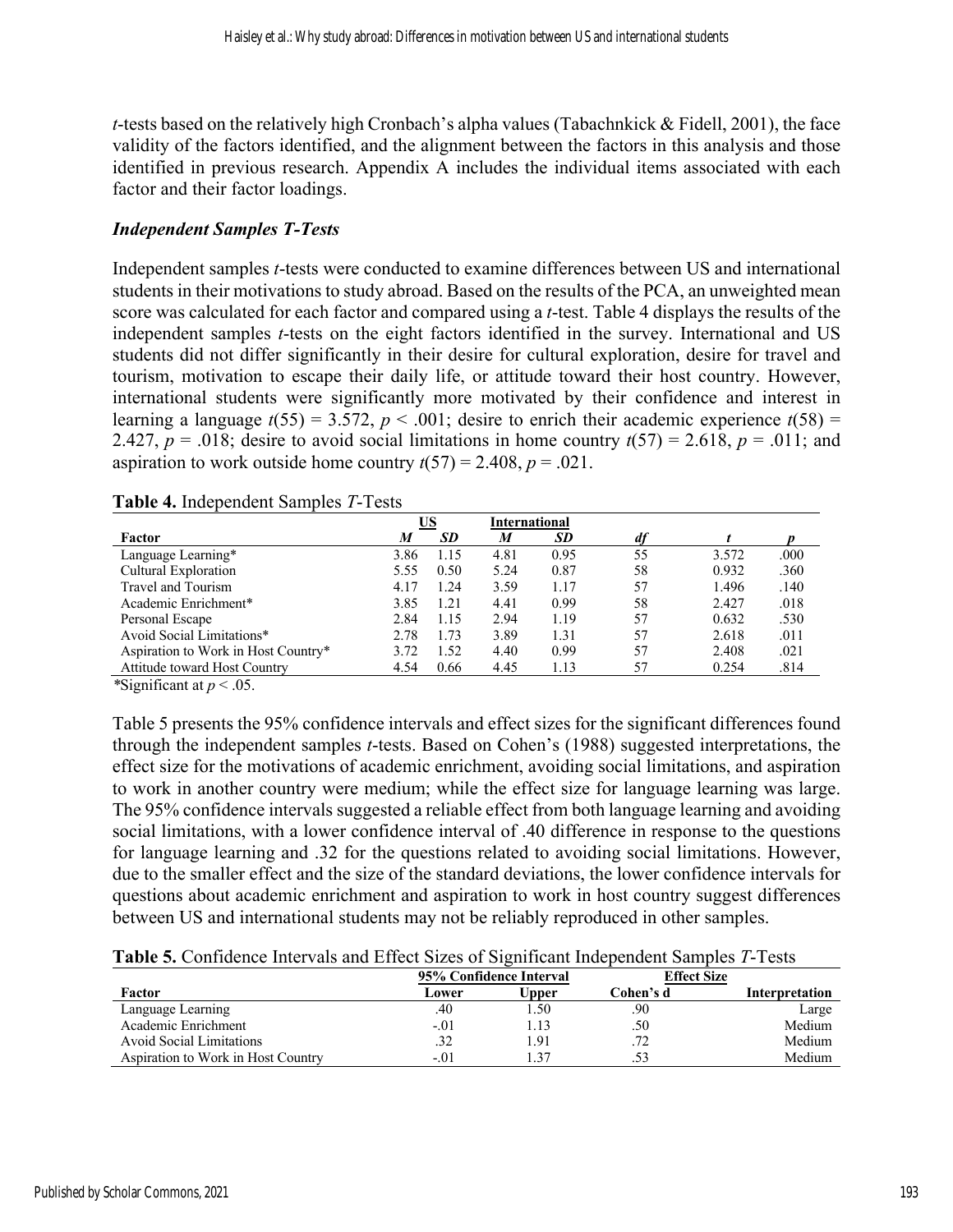#### *OLS Regression Analysis*

OLS regression using the enter method was employed to understand the covariates that predicted each of the eight study abroad motivations. The independent variables of the regression model included student country of origin (US versus international), as well as the following demographic variables found to be significant in previous research: gender, age, Kachru's model of world Englishes, and age at study abroad (He & Chen, 2010; Salisbury et al., 2009; Stroud, 2010). Regression models were calculated with the eight factors identified by the factor analysis serving as the dependent variable: language learning, cultural exploration, travel and tourism, academic enrichment, personal escape, avoid social limitations, aspiration to work in host country, and attitude toward host country.

The only regression equation that yielded a statistically significant model was that of language learning as the dependent variable. Specifically, when accounting for the influence of covariates, student country of origin significantly predicted language learning  $(B = -0.962, SE = 0.339, p = 0.007)$ . This suggests that when accounting for other factors, international students answered nearly a full point higher (.96 points) than US students on questions related to language learning. No other predictors were significant in the model. The Nagelkerke pseudo  $R<sup>2</sup>$  of the OLS regression model indicated a reasonable goodness of fit, as the model accounted for nearly 30% of the variance in language learning study abroad motivation. Table 6 presents the full OLS regression model for the one of significance, language learning. The 95% confidence interval for language learning ranged from -1.164 on the lower end to -.282 on the upper end, suggesting international students are likely to answer somewhat higher than US students on questions about language learning in similar studies.

| <b>Table 6.</b> OLD Regression on Language Learning |         |      |         |          |      |  |  |
|-----------------------------------------------------|---------|------|---------|----------|------|--|--|
| Variable                                            |         | SE   |         |          |      |  |  |
| Country of Origin (US or International)*            | $-962$  | .339 | $-.398$ | $-.839$  | .007 |  |  |
| Gender                                              | $-.085$ | .329 | $-.035$ | $-.026$  | .797 |  |  |
| Age                                                 | .020    | .023 | .165    | .884     | .381 |  |  |
| Kachru's Model of World Englishes                   | $-.326$ | .335 | $-.121$ | $-971$   | .336 |  |  |
| Age at Study Abroad                                 | $-.047$ | .027 | $-.331$ | $-1.736$ | .089 |  |  |
|                                                     |         |      |         |          |      |  |  |

**Table 6.** OLS Regression on Language Learning

\*Significant at  $p < .05$ ;  $R^2 = .28$ ,  $F(5,49) = 3.801$ ,  $p = .005$ .

#### **Discussion**

Given the recent trends of increasing numbers of US students studying abroad and the growing international student populations at US colleges and universities (Institute of International Education, 2019), this study contributed to the research on collegiate students' motivations to study abroad. A cross-sectional survey, grounded by human capital theory (Becker, 1964) and the pushpull model of international education flows (Mazzarol & Soutar, 2002), was employed to determine whether motivations differ among US students studying abroad and their international counterparts. A factor analysis was conducted to determine the most parsimonious number of latent study abroad motivation constructs in the survey. A PCA using varimax rotation resulted in eight factors: (a) language learning, (b) cultural exploration, (c) travel and tourism, (d) academic enrichment, (e) personal escape, (f) avoid social limitations, (g) aspiration to work in host country, and (h) attitude toward host country.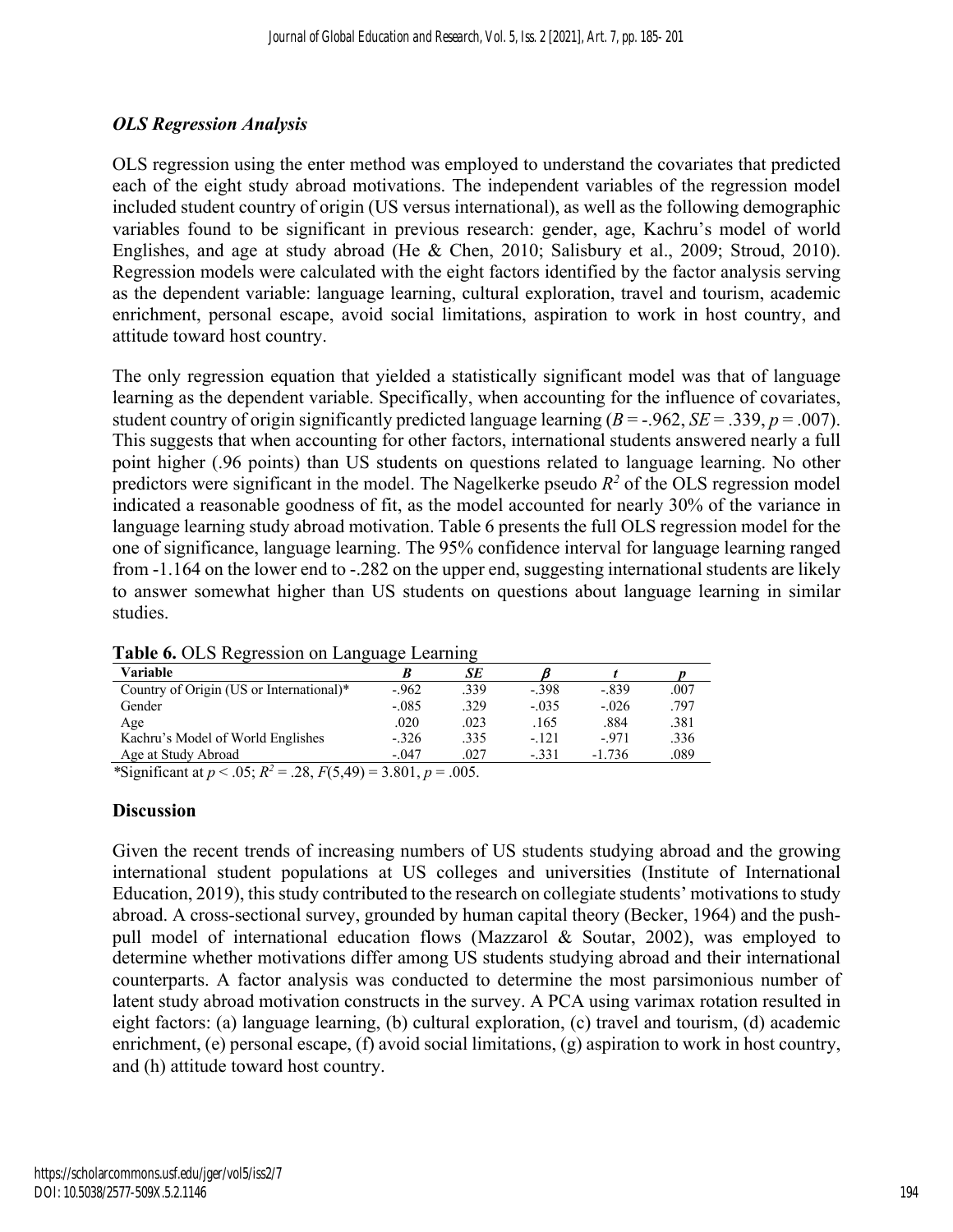The results of the PCA deepened our understanding of study abroad motivations. One of the most compelling results offered by the factor analysis was the separate loading of the desire for personal escape and the avoidance of social limitations. This division breaks with previous survey research that combined these types of constructs into a single factor (Nyaupane et al, 2011; Sanchez et al., 2006). This finding indicates these two concepts may be better understood individually as distinct motivations for studying abroad. This result also speaks to the push-pull model of international education flows (Mazzarol & Soutar, 2002), as students expressed a more nuanced *push* to study abroad than prior research indicated. Another significant finding of the factor analysis was that language learning is a distinct motivation, separate from other aspects of cultural experiences. Salyers et al. (2015) found students are motivated to study abroad along social, professional, educational, and cultural lines, including language learning as one aspect of cultural motivation. However, the results of the factor analysis suggest language learning can cut across these categories and may be a single independent construct. Considering it as independent from the fourpart model presented by Salyers et al. (2015) is supported by this study's results, in that US students and international students do not differ significantly in their desire for cultural exploration. However, students are distinct in their desire to learn a language, which indicates a greater interest for human capital development (Becker, 1964) with international students.

Through independent samples *t*-tests, the results revealed other similarities and differences between the motivations for studying abroad among US and international students. The two groups do not differ in study abroad motivations regarding their desire to culturally explore a different country, to participate in travel and tourism opportunities, to escape personal restrictions in their home country, or in attitudes toward their host country. Cultural exploration had the highest mean average for both groups, indicating that leisure and sightseeing activities, as well as engaging in new experiences were important factors in the decision to study abroad for the participants in this study, supporting ethnographic research arguing for the importance of intercultural experiences to students (Marc, 2019). However, significant differences were found in motivation to learn a language, enrich their academic experience, avoid social limitations, and work in the host country. International students rated each of these factors significantly higher than their US peers, confirming traditional hypotheses about these groups (Council on International Education Exchange, 2006; Weger, 2013). Furthermore, the OLS regression results indicate student country of origin, specifically for international students, is a significant predictor of language learning as a motivation for studying outside one's home country.

#### *Theoretical Implications*

These results build on, and complicate work, by previous researchers. Weger (2013) specifically studied motivation for language learning among international students studying in the US. His survey identified a general construct of *international posture*, which included a desire to learn new languages, to meet Americans, and to work in an English-speaking country. However, the PCA of the sample in this study identified these constructs as separate, and the independent samples *t*-test found that US and international students differ significantly in two of these factors: language learning and aspiration to work in the host country. This suggests that combining distinct factors into a singular general construct may thwart the opportunity to examine such factors in a more nuanced way.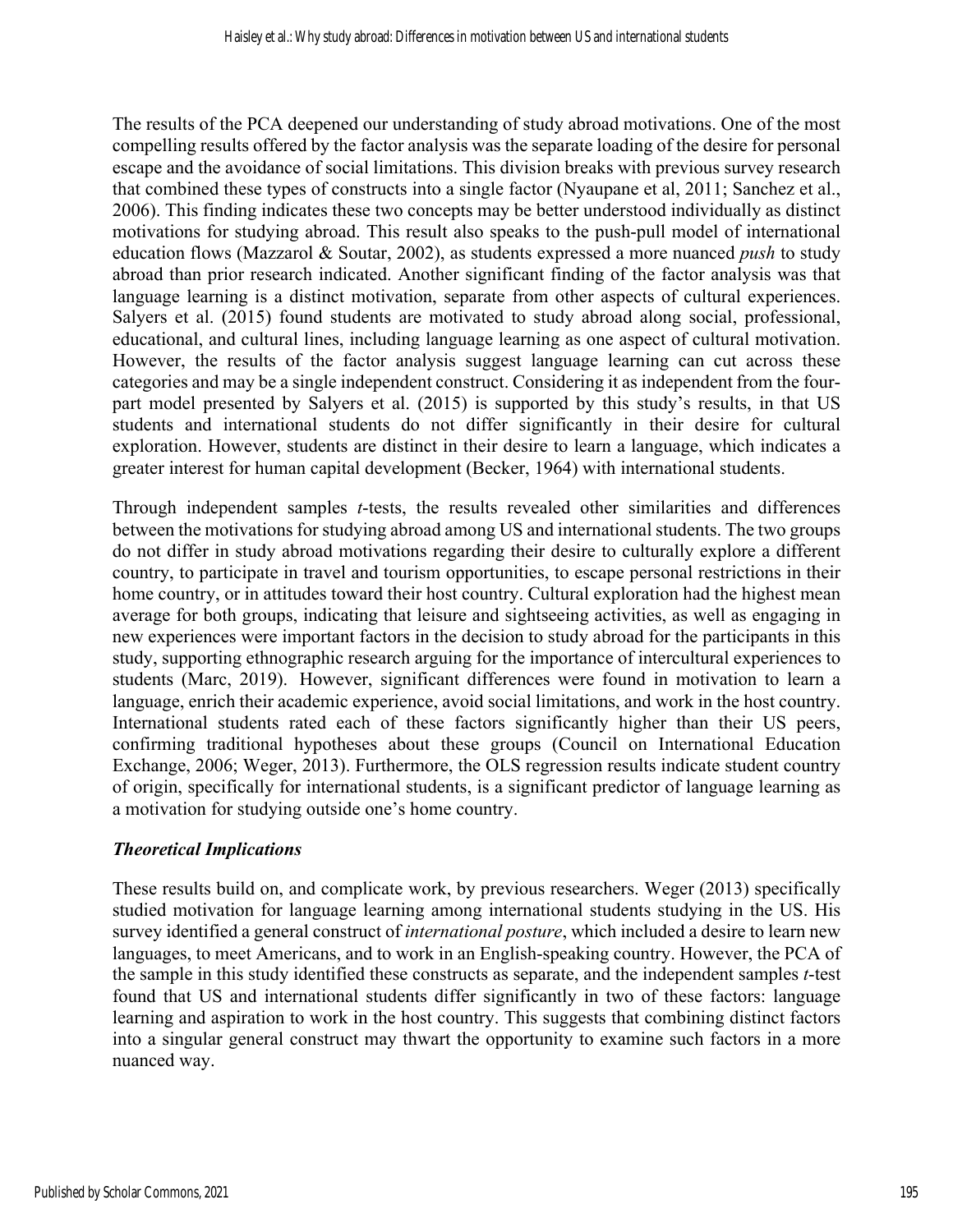This study's results support the key factors identified by Nyaupane et al. (2011), while also building upon their research in important ways. Their research found that US students are motivated to study abroad for international travel, escape, academic, and social reasons; however, this study's results suggest these may be further subdivided in meaningful ways. For example, escape motivation can differ between escape from social constraints and from academic restrictions. This study's results also suggest key differences between US and international students in the degree of importance of the motivations identified by Nyaupane et al. (2011). While US and international students are equally influenced by cultural exploration, travel and tourism, and attitude toward host country, international students reported being motivated to study abroad to escape social limitations, suggesting this *pull* for international education (Mazzarol & Soutar, 2002) is crucial for international students.

The strongest statistical result of this study was that language learning is a greater motivator to study abroad for international students than for US students. This result is supported by the large effect size of .90 in the independent samples *t*-tests and is further maintained by the results of the OLS regression. The OLS regression illustrated that international students reported significantly higher motivations for language learning, even when accounting for the influence of students moving between English-speaking countries by using Kachru's (1992) world Englishes model as a covariate. These results confirm the importance of language learning for international students, as indicated by the *folk wisdom* mentioned by the Council on International Education Exchange (2006). However, the results conflict with the limited available research in this area as Sanchez et al. (2006) reported that US students were highly motivated to study abroad by a desire to learn other languages, while those from France and China were not. However, the broader sample of international students in this study found a higher motivation level for language learning when compared to US students.

#### *Practical Implications*

HEIs are well positioned to offer global experiences to students who can benefit from fostering intercultural knowledge, skills, and dispositions; thus, this study's results suggest a series of important implications for study abroad directors and faculty implementing study abroad programming. Despite limitations in sample size, the study has high practical value for institutions. With a greater understanding of student motivations for studying abroad, HEIs can more effectively plan, promote, and improve the quality of global educational experiences. By comparing motivations of individuals from different countries, colleges and universities can more proficiently promote international education across countries and identify ways to stimulate study abroad programming where students are less likely to leave their home country. Gaining insights into these motivations may allow stakeholders to better advocate for study abroad opportunities and more broadly increase intercultural awareness by re-mapping existing study abroad patterns.

This study's results offer three strategies for improving study abroad experiences. First, programs seeking to draw international students should emphasize opportunities for internships and other workplace-focused programming to offer career experiences in the destination country. In highly competitive markets for study abroad programming, HEIs may gain a competitive advantage and improve student satisfaction by offering opportunities in the labor market. While paid work is limited in the US by legal restrictions for visa holders, on-campus positions and unpaid internships may offer viable alternatives. To further appeal to career-minded international students, US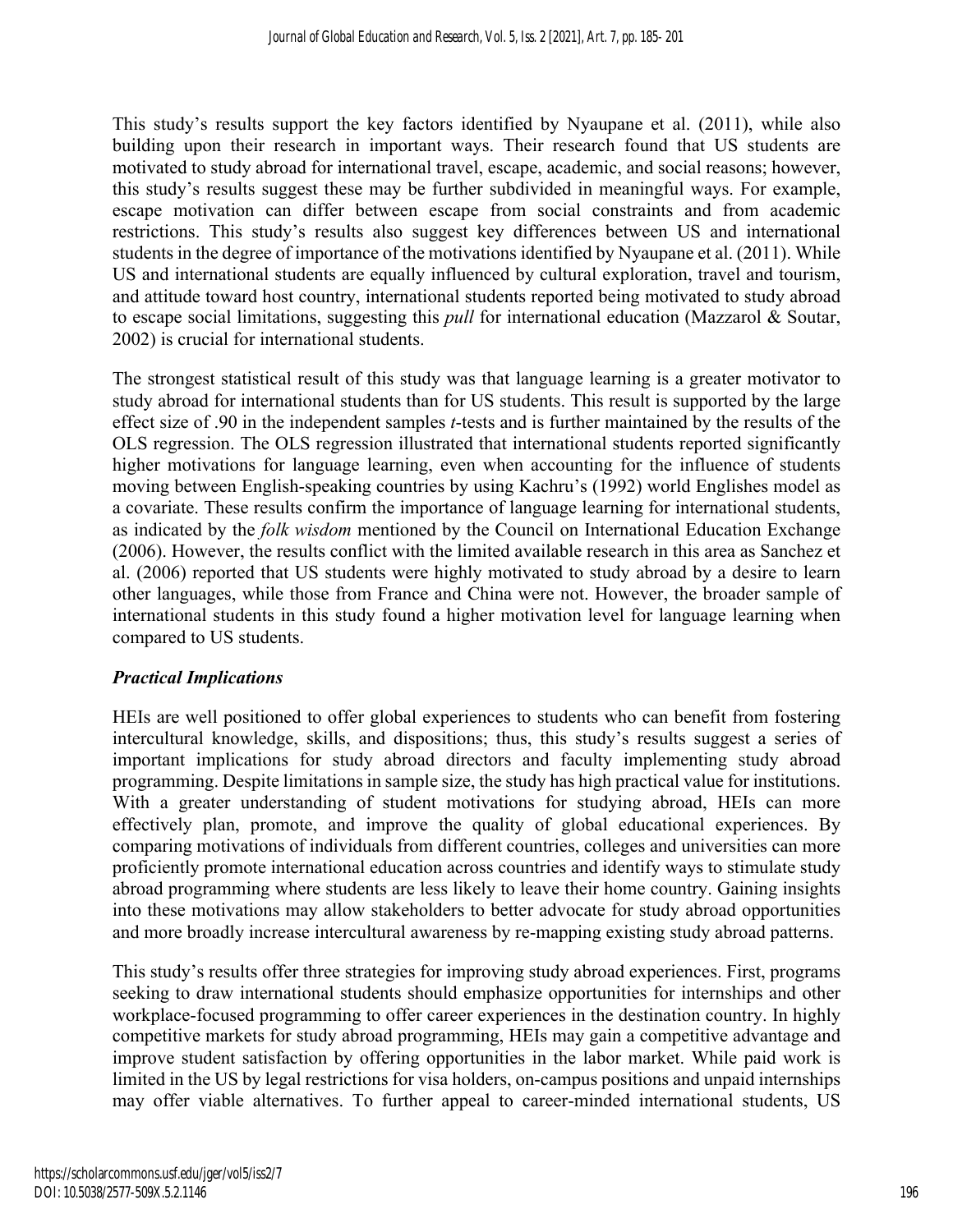institutions may consider investing in industry-specific English courses, such as English for Engineers.

Second, international education programs could attract both US and international students by offering local and domestic tourism activities to expand opportunities for native speaker interaction. Marketing materials could emphasize excursion and leisure opportunities locally and nationally. Learning opportunities outside the classroom could attract new students and raise study abroad participants' satisfaction levels. Many US institutions likely de-emphasize these elements based on *folk wisdom*, that international students are motivated primarily by academic interests. Although those are important, international students are equally motivated by opportunities for tourism and cultural exchange as their US counterparts. HEIs may benefit from emphasizing regional cultural and tourism opportunities and developing programming to connect students with locals.

Finally, HEIs preparing study abroad programs for US students can improve academic experience, quality, and advertising effectiveness by emphasizing cultural exploration, travel, and tourism. Given US students' lower interest in studying abroad to enrich their academic experience or learn a language, they may approach study abroad coursework with decreased motivation compared to international students. Planners of these experiences may benefit from offering curriculum that is heavily scaffolded and which can be tailored to differently skilled language proficiency. Institutions also may benefit from replacing classroom-based instruction with out-of-classroom activities to combine tourism and cultural exchange with language learning and other academic goals. Thus, programs in locations seeking to entice US students should carefully consider academic and language programming design and marketing to align with factors that are generally important to US students, such as sightseeing and cultural exchange.

#### *Limitations and Further Research*

The greatest limitation to this analysis is the small, non-randomized sample. The sample size (*n* = 59) was less than ideal for a factor analysis, and the results should be interpreted with caution. However, strong similarities between the factors found in this study and those found in previous research (Nyaupane et al., 2011; Sanchez et al., 2006) somewhat mitigate the small sample size. The greatest area of departure between the factor analysis conducted in this study and previous analyses is in *escape*, which has been presented as a unitary factor. The current analysis suggests escaping from social pressures may be quite different than avoiding societal or governmental limitations. While the sample size was small for the PCA, it met suggested criteria in both the independent samples *t*-tests and OLS regression models.

Another limitation was the sampling procedures, as this study utilized a convenience sample. Suggesting the participants' demographic profiles likely did not align with characteristics of the greater population of US students studying abroad or international students studying in the US (Wynants et al., 2015). Yet, this study's sample diversity may somewhat abate the convenience sampling limitation. Most previous research has only included data from one institution and explored only students traveling from, or to, a particular destination. Although the sample analyzed in this study was not random, several traits distinguished and bolstered it, like drawing from multiple institutions and including students studying abroad at diverse academic career points and those studying in and from a wide range of countries. Additionally, a selection bias likely occurred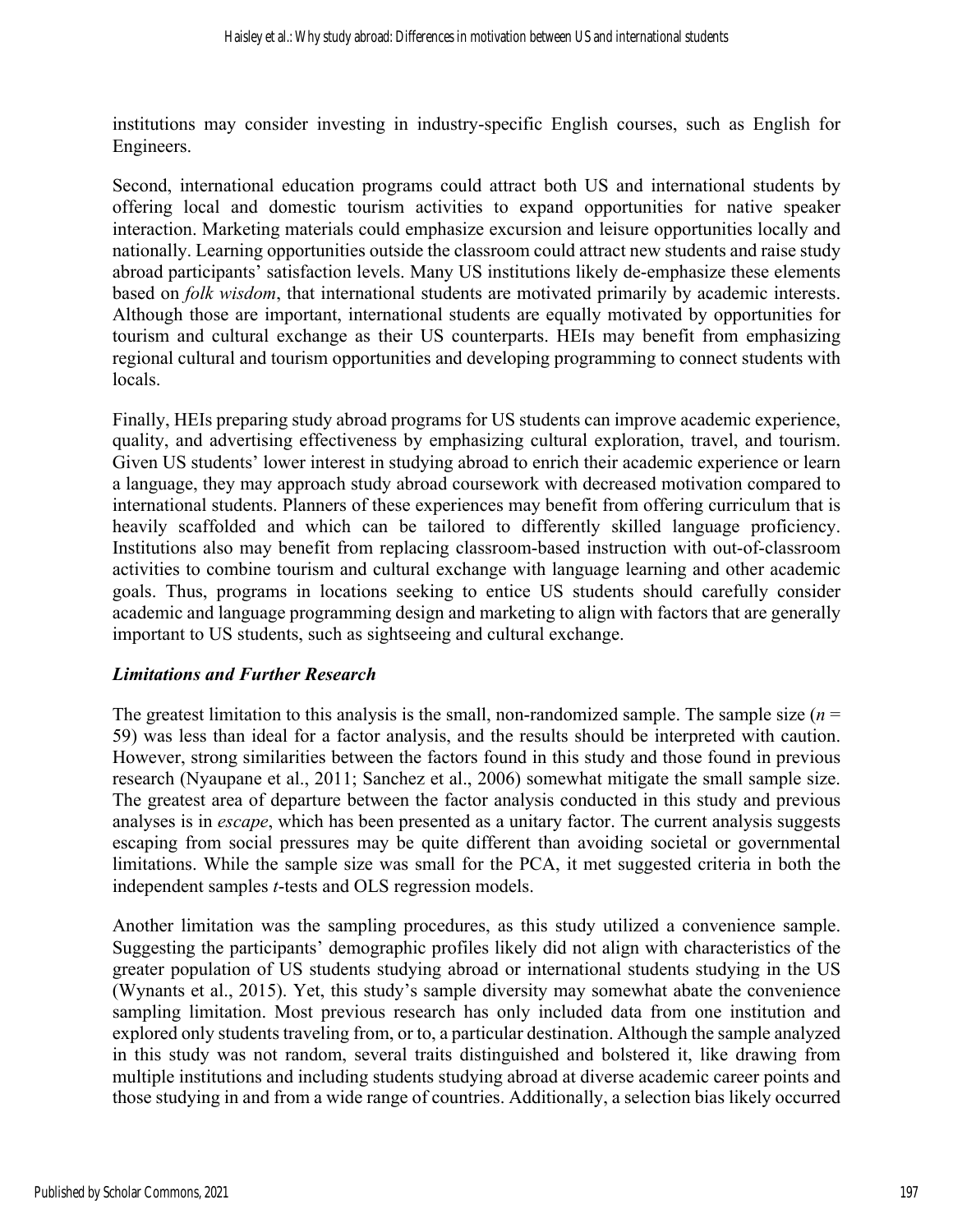within the sample, as students who were motivated to complete the survey may have possessed different characteristics than those unmotivated to do so.

Finally, this study's reliance on participant self-reporting is another limitation. Due to the anonymity of the survey, the fidelity of the answers provided cannot be verified. Participants' cultural or linguistic backgrounds may have also influenced the way in which they read and understood the survey questions. For those with limited English proficiency, some questions may have been unclear or misunderstood; especially those measuring cultural concepts such as *escape*, *friendly*, or *stressful*.

When reviewing the findings from this study, the desires from international students to transition into the US labor market warrants further attention. Students from low- and middle-income countries may be more motivated by this factor than their counterparts from high-income countries. International students from high-income countries and US students can engage in study abroad experiences to build general human capital, but some international students may signal an interest in transnational human capital development, aligning with Becker's (1964) human capital theory. Thus, study abroad experiences may pose different motivational dimensions depending upon a student's country of origin, as described by the Mazzarol and Soutar (2002) push-pull model of international education flows. A student's financial status and their country's economic standing may provide additional insight into a range of study abroad decision-making processes. Future research could also explore the finding that US and international students are equally motivated by cultural exploration, travel, and tourism opportunities. Additionally, the factor analysis combined language learning interest into a single factor and divided personal escape and avoiding social limitations as separate factors. Both require further investigation, as they reveal substantive differences from prior studies. Relatedly, testing for replicability with much larger sample sizes and across more specific student populations, such as racially and ethnically diverse, female, and first-generation students would be beneficial to the research and higher education communities.

#### *Conclusions*

This study addressed multiple calls to improve empirical understanding of study abroad motivations for US students studying abroad and international students studying in the US (Council on International Education Exchange, 2006; Nyaupane et al., 2011). Human capital theory (Becker, 1964) and the push-pull model of international education flows (Mazzarol & Soutar, 2002) were useful theoretical frameworks to employ in the cross-sectional survey design (Fowler, 2013), as they provided the theoretical context by which to identity student motivations for studying abroad. Thus, this study offers insight into the ways in which colleges and universities can craft global experiences suited to students' desires to study outside their home countries. It also brings awareness to the role of country of origin in motivational factors to study abroad and encourages stakeholders to bear in mind the importance of cultural and national background when engaging students in these opportunities. Greater consideration and broader implementation of study abroad programming could give rise to students exchanging information around the world in ways that meet the needs of both students and an evolving global landscape.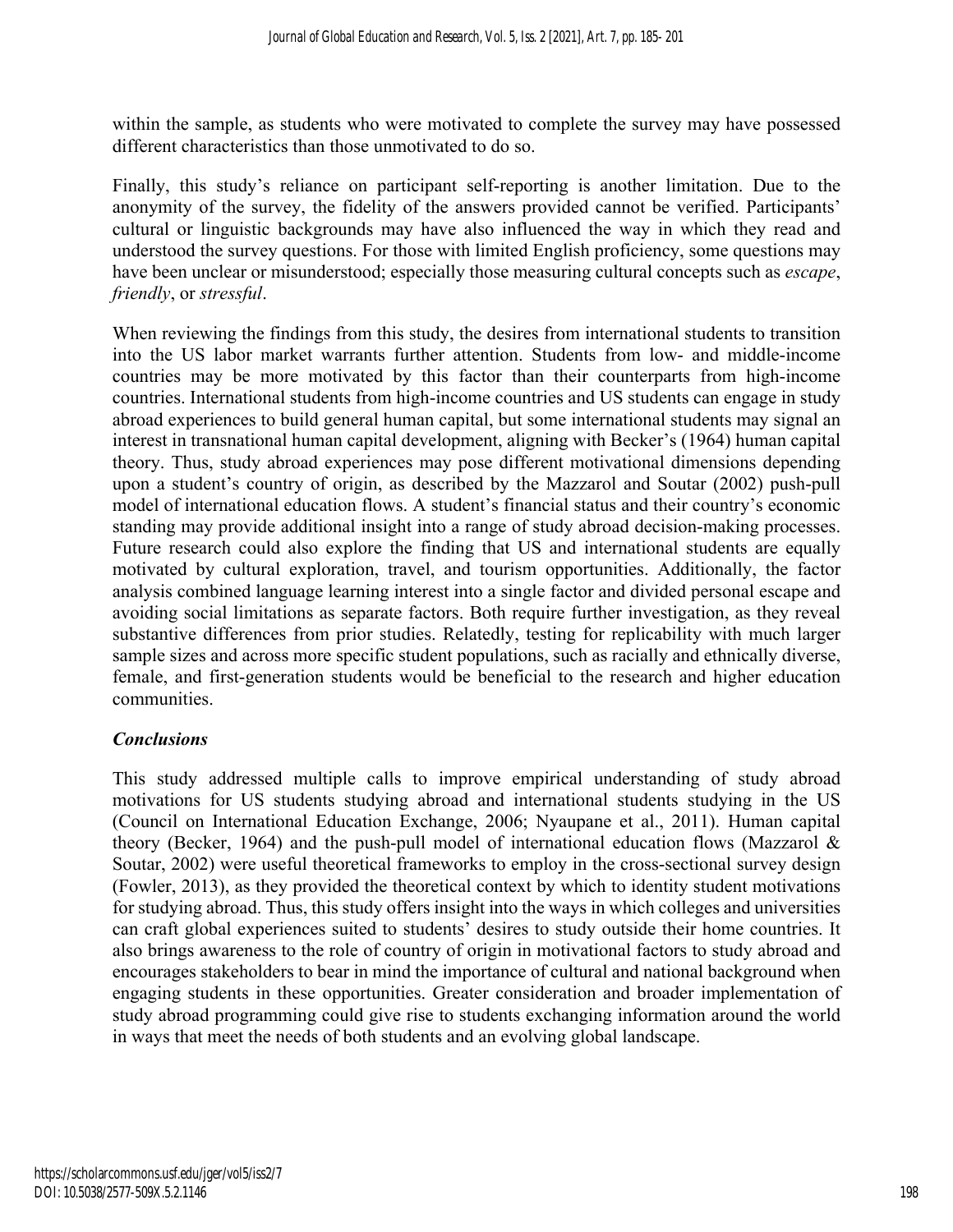#### **References**

- Acemoglu, D., Gallego, F., & Robinson, J. (2014). Institutions, human capital, and development. *Annual Review of Economics, 6*(1), 875-912.
- Becker, G. S. (1964). *Human capital: A theoretical and empirical analysis, with special reference to education*. Columbia University.
- Chua, Y. P. (2009). *Research methods and statistics: Univariate and multivariate tests.* McGraw-Hill.
- Cohen, J. (1988). *Statistical power analysis for the behavioral sciences* (2nd ed.). Lawrence Erlbaum Associates.
- Council on International Education Exchange. (2006). *Our view: A research agenda for study abroad*. Author
- Crossman, J. E., & Clark, M. (2010). International experience and graduate employability: Stakeholder perceptions on the connection. *Higher Education, 59*(5), 599-613.
- de Wit, H. (2002). *Internationalization of higher education in the United States of America and Europe: A historical, comparative, and conceptual analysis.* Greenwood.
- Doyle, D. (2009). Holistic assessment and the study abroad experience. *Frontiers: The Interdisciplinary Journal of Study Abroad*, *18*, 143-155.
- Fischer, K. (2009, February 20). *Short study-abroad trips can have lasting effect, research suggests*. The Chronicle of Higher Education. https://www.chronicle.com/article/short-study-abroad-trips-can-have-lasting-effectresearch-suggests-1541/
- Fowler, F. J. (2013). *Survey research methods* (5th ed.). Sage.
- Franklin, K. (2010). Long-term career impact and professional applicability of the study abroad experience. *Frontiers: The Interdisciplinary Journal of Study Abroad*, *19*, 169-190.
- Hadis, B. F. (2005). Why are they better students when they come back? Determinants of academic focusing gains in the study abroad experience. *Frontiers: The Interdisciplinary Journal of Study Abroad, 11*, 57-70.
- Hamza, A. (2010). International experience: An opportunity for professional development in higher education. *Journal of Studies in International Education, 14*(1), 50-69.
- He, N., & Chen, R. J. C. (2010). College students' perceptions and attitudes toward the selection of study abroad programs. *International Journal of Hospitality & Tourism Administration, 11*(4), 347-359.
- Hernandez, M., Wiedenhoeft, M., & Wick, D. (Eds). (2014). *NAFSA's guide to education abroad for advisers and administrators* (4th ed.). NAFSA, Association of International Educators.
- Institute of International Education. (2019). *Open doors 2019: Report on international educational exchange*. www.iie.org/Research-and-Insights/Open-Doors
- Johnson, R. A., & Wichern, D. W. (2018). *Applied multivariate statistical analysis* (6th ed.). Pearson.
- Kachru, B. B. (1992). World Englishes: Approaches, issues and resources. *Language Teaching*, *25*(1), 1-14.
- Kitsantas, A. (2004). Studying abroad: The role of college students' goals on the development of cross-cultural skills and global understanding. *College Student Journal*, *38*(3), 441-452.
- Kratz, F., & Netz, N. (2016). Which mechanisms explain monetary returns to international student mobility? *Studies in Higher Education, 43*(2), 375-400.
- Lareau, A., & Weininger, E. B. (2003). Cultural capital in educational research: A critical assessment. *Theory and Society, 32*(5), 567-606.
- Lewis, T. L., & Niesenbaum, R. A. (2005, June 3). *The benefits of short-term study abroad*. The Chronicle of Higher Education*.* www.chronicle.com/article/The-Benefits-of-Short-Term/22274
- Luo, J., & Jamieson-Drake, D. (2015). Predictors of study abroad intent, participation, and college outcomes. *Research in Higher Education, 56*(1), 29-56.
- Marc, V. (2019). Rethinking the meaning of study abroad programs: The learning experiences of two female Gambian students in Taiwan. *Journal of Global Education and Research, 3*(1), 37-57.
- Mazzarol, T., & Soutar, G. (2002). Push-pull factors influencing international student destination choice. *International Journal of Education Management, 16*(2), 82-90.
- McLaughlin, J. S., & Johnson, D. K. (2006). Assessing the field course experiential learning model: Transforming collegiate short-term study abroad experiences into rich learning environments. *Frontiers: The Interdisciplinary Journal of Study Abroad*, *13*, 65-85.
- Mertler, C. A., & Reinhart, R. V. (2017). *Advanced and multivariate statistical methods: Practical application and interpretation* (6th ed.). Routledge.
- Nyaupane, G. P., Paris, C. M., & Teye, V. (2011). Study abroad motivations, destination selection and pre‐trip attitude formation. *International Journal of Tourism Research, 13*(3), 205-217.
- Petzold, K. (2017). Studying abroad as a sorting criterion in the recruitment process: A field experiment among German employers. *Journal of Studies in International Education, 21*(5), 412-430.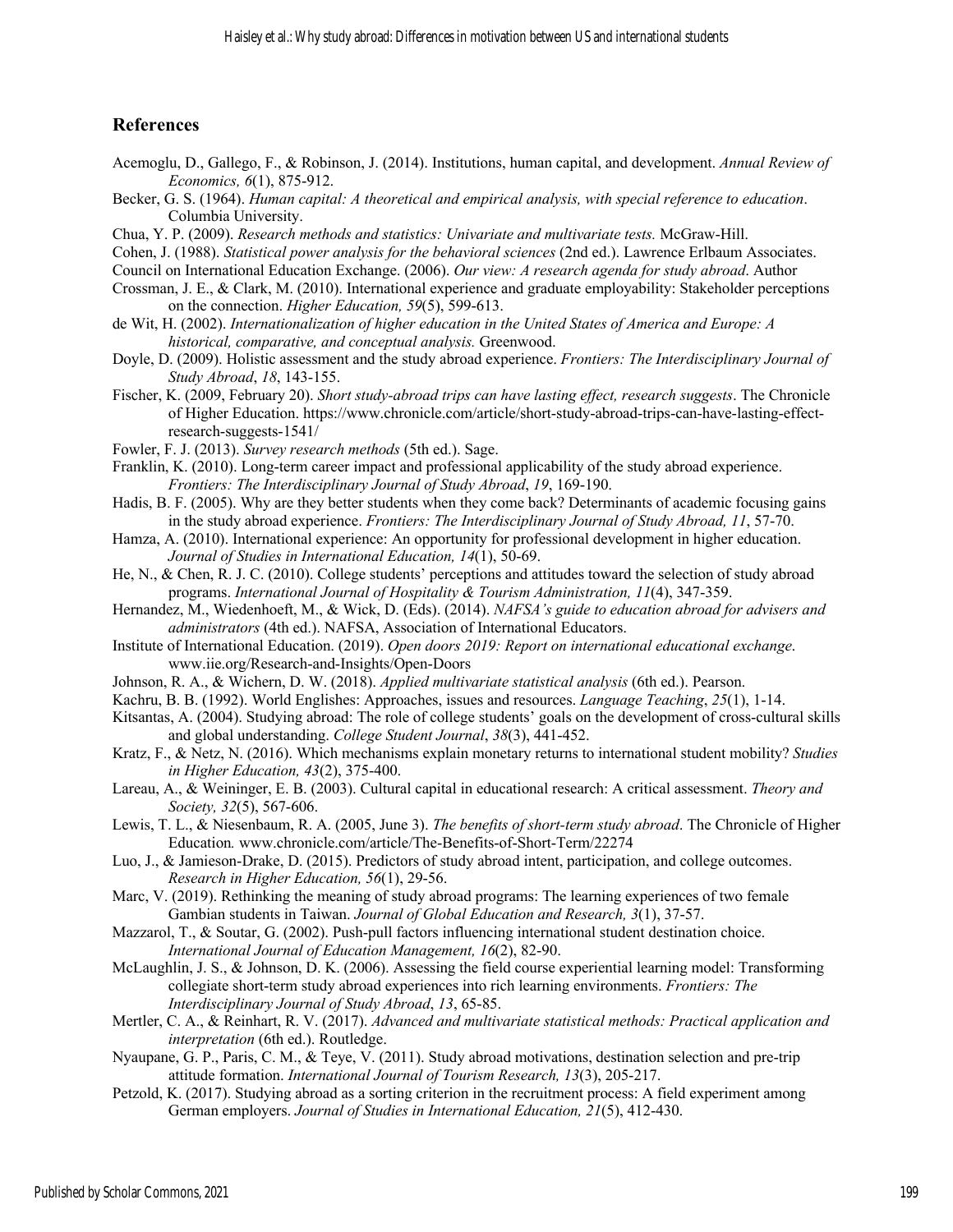- Potts, D. (2015). Understanding the early career benefits of learning abroad programs. *Journal of Studies in International Education, 19*(5), 441-459.
- Raykov, T., & Marcoulides, G. A. (2008). *An introduction to applied multivariate analysis.* Taylor & Francis.
- Salisbury, M. H., Umbach, P. D., Paulsen, M. B., & Pascarella, E. T. (2009). Going global: Understanding the choice process of the intent to study abroad. *Research in Higher Education, 50*(2), 119-143.
- Salyers, V., Carston, C. S., Dean, Y., & London, C. (2015). Exploring the motivations, expectations, and experiences of students who study in global settings. *Journal of International Students, 5*(4), 368-382.
- Sanchez, C. M., Fornerino, M., & Zhang, M. (2006). Motivations and the intent to study abroad among US, French, and Chinese students. *Journal of Teaching in International Business, 18*(1), 27-52.
- Slotkin, M. H., Durie, C. J., & Eisenberg, J. R. (2012). The benefits of short-term study abroad as a blended learning experience. *Journal of International Education in Business, 5*(2), 163-173.
- Stroud, A. H. (2010). Who plans (not) to study abroad? An examination of US student intent. *Journal of Studies in International Education, 14*(5), 491-507.
- Tabachnick, B. G., & Fidell, L. S. (2001). *Using multivariate statistics* (4th ed.). Allyn and Bacon.
- Tuckman, H. P., Coyle, S., & Bae, Y. (1990). *On time to the doctorate: A study of the increased time to completion for doctorates in science and engineering.* National Academy Press. https://www.nap.edu/catalog/1401/ontime-to-the-doctorate-a-study-of-the-lengthening
- Van Hoof, H. B., & Verbeeten, M. J. (2005). Wine is for drinking, water is for washing: Student opinions about international exchange programs. *Journal of Studies in International Education, 9*(1), 42-61.
- Warner, C. (2009). *A phenomenological approach to understanding the transformative experience of adult learners in short term study abroad programs* (Publication No. 1109102747) [Doctoral dissertation, Central Michigan University]. ProQuest Dissertations and Theses Global.
- Wasley, P. (2006, November 17). *Underrepresented students benefit most from 'engagement'*. The Chronicle of Higher Education. www.chronicle.com/article/Underrepresented-Students/9065
- Weger, H. D. (2013). Examining English language learning motivation of adult international learners studying abroad in the US. *RELC Journal, 44*(1), 87-101.
- Wiers-Jenssen, J. (2008). Does higher education attained abroad lead to international jobs? *Journal of Studies in International Education, 12*(2), 101-130.
- Wynants, L., Bouwmeester, W., Moons, K. G. M., Moerbeek, M., Timmerman, D., Van Huffel, S., Van Calster, B., & Vergouwe, Y. (2015). A simulation study of sample size demonstrated the importance of the number of events per variable to develop prediction models in clustered data. *Journal of Clinical Epidemiology, 68*(12), 1406-1414.
- Yashima T., Zenuk-Nishide, L., & Shimizu, K. (2004). The influence of attitudes and affect on willingness to communicate and second language communication. *Language Learning, 54*(1), 119-152.
- Zamastil-Vondrova, K. (2005). Good faith or hard data? Justifying short-term programs. *International Educator, 14*(1), 44-49.
- Zimmermann, J., & Neyer, F. J. (2013). Do we become a different person when hitting the road? Personality development of sojourners*. Journal of Personality and Social Psychology, 105*(3), 515-530.